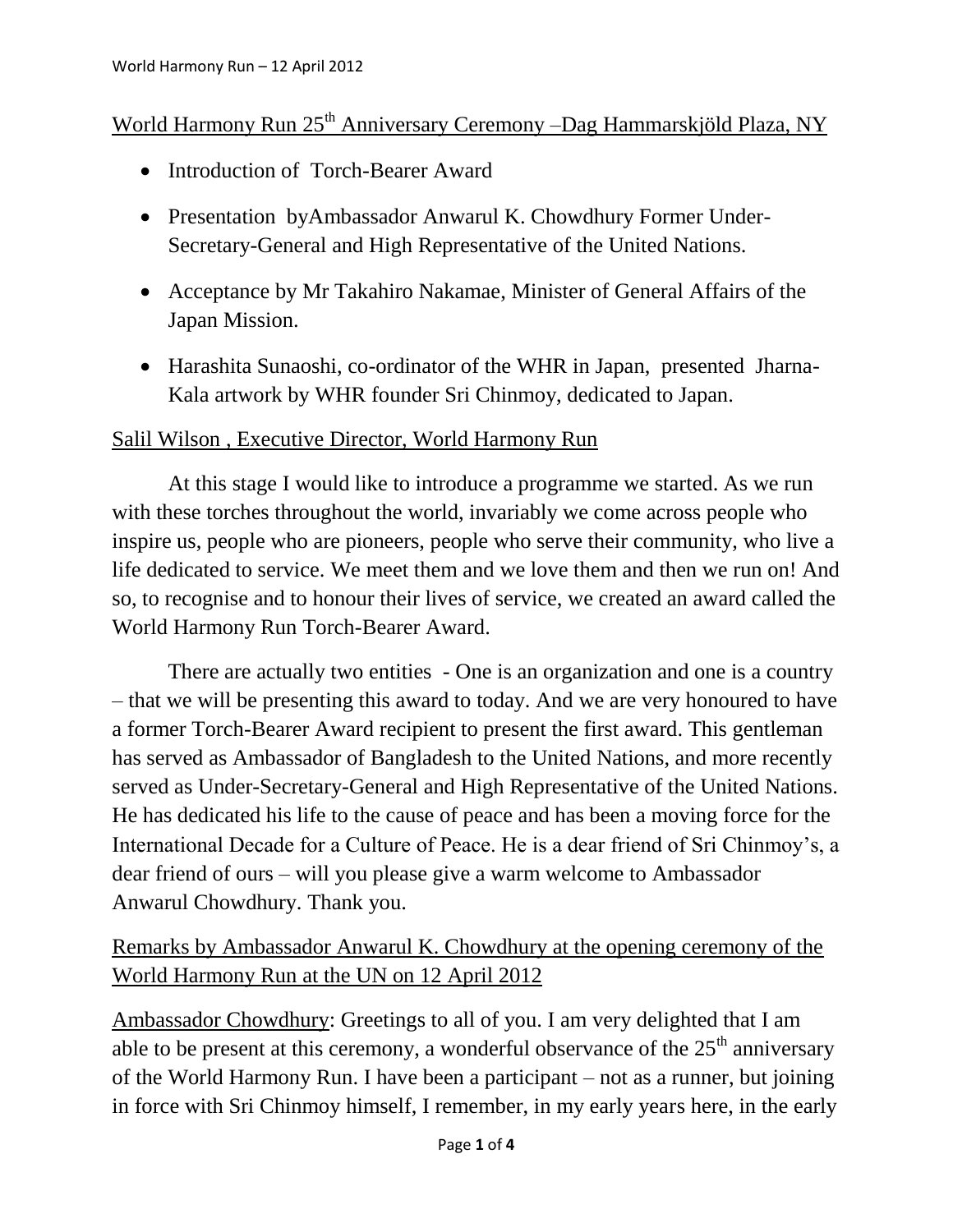'80s and then the '90s. I was here and I had the privilege of meeting him, talking to him, spending lots of time and speaking in my own language, Bangla, with him. I think I was one of the very few people with whom he would communicate in our mother language. That was a great pleasure, and I consider him, and he considered  $me - I$  am privileged to say – as a brother-friend. So I am delighted to be here.

Sri Chinmoy's work and dedication and determination to promote peace throughout the world were manifested in various ways: through his poems, through his music, through his paintings, through his expression of physical strength. And this World Harmony Run is his contribution to the world as a means to bring people together. This is a wonderful event that takes place all over the world. We saw how many countries are represented in today's ceremony. This is a beautiful thing.

I am here to present this year's World Harmony Run Torch-Bearer Award to the people of Japan. *[Applause]* This award has been dedicated to the people of Japan in general, because peace is a part of Japanese existence. I think their commitment to peace, their commitment to promote world understanding, is impeccable. And we recognize that. But today we also recognize the strength, the fortitude, the forbearance, the patience, the faith, the determination and the resilience of the people of Japan after the tsunami and the earthquake that struck that country last year. And I think we, the rest of the world, have a lot to learn from Japan, where they face disaster and destruction with a spontaneous support to each other. It is really an example for all of us. That is why the organizers of the World Harmony Run have decided to dedicate this award to the people of Japan.

I have the great pleasure of inviting Mr. Takahiro Nakamae, who is a Minister in the Japanese Mission to the United Nations, who will receive this award on behalf of the people of Japan.

Minister Nakamae --- Omedeto gozaimas!!!

Ambassador Chowdhury garlands Mr. Nakamae with the World Harmony Run Torch-Bearer Award, and they both hold the torch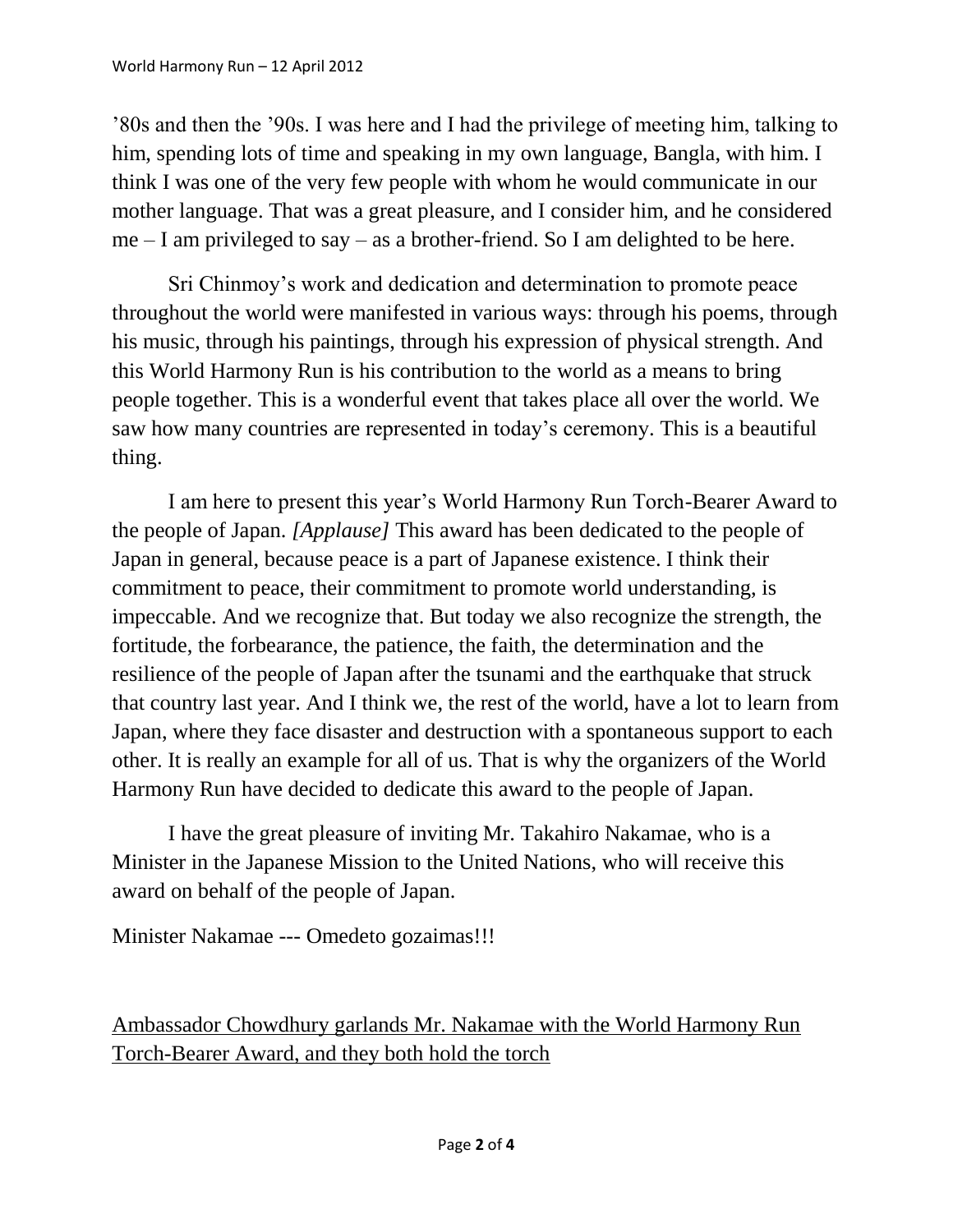Ambassador Chowdhury: I will invite Mr. Nakamae to say a few words, but before that, arigatou gozaimasu .

Mr. Takahiro Nakamae *[remarks as delivered]*: Excellencies, ladies and gentlemen, my intention is not to bore you with a lengthy speech, but I cannot help announcing some words of gratitude to all of you. It is for me an honour to join you and a great pleasure to address the participants of this year's extraordinary global relay in celebration of the  $25<sup>th</sup>$  Anniversary of the World Harmony Run. On behalf of the Government of Japan, I would like to extend my congratulations to the organisers and supporters for their many years of hard work for the promotion of international friendship and understanding. Furthermore, I am deeply honored to receive on behalf of the people of Japan the Torch-Bearer Award, a symbol of this remarkable torch race around the world. This medal will serve as a memento for the Japanese people of the solidarity the international community expressed to them during the difficulties caused by the Great East Japan Earthquake.

Last May, an international team from the World Harmony Run visited Japan's hardest-hit areas from the Great East Japan Earthquake, where their activities at elementary schools taught the young student survivors about the strength and courage they had within themselves. In Japanese, we use the word "*kizuna,*" which could be translated as "bonds," as a concept which has very much to do with Sri Chinmoy's idea of "oneness." We believe in that idea of *kizuna*. Each day our belief is becoming more and more strong.

The Run itself is an embodiment of a certain enduring spirit. The world has witnessed the Great East Japan Earthquake survivors' resilience over the past year, and I can see this same spirit alive in the participating runners. Now, a little over a year later, the people of the Tohoku region who are on their path to recovery will welcome the global relay runners this May. Over ten local government entities have endorsed this year's World Harmony Run in Japan. I applaud all the runners who will run across the region over the course of five days. Their ability to run such a distance is a testament to the determination to display global solidarity.